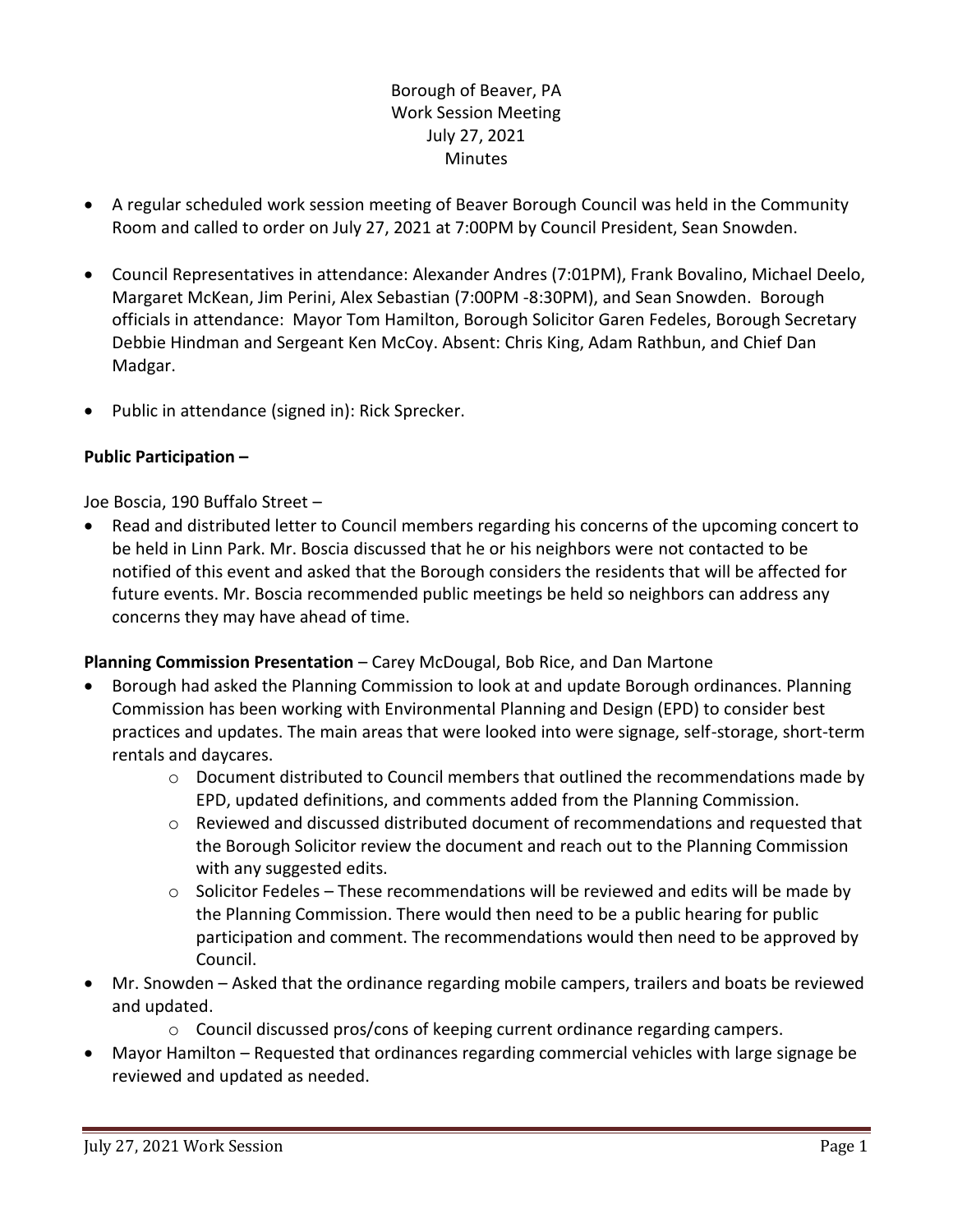## **HARB Historical Preservation plan/recommendation** – Bob Rice

- HARB is looking for guidance regarding the proposed preservation plan and asked Council for any suggestions. Recommendations include updated definitions and language, permits to be required for updates to homes in the historic district that can been seen from street view, and recommendations from HARB while making updates to homes. HARB would like to have this plan finalized by the end of 2021 to prevent deterioration of the historic district.
	- $\circ$  Mr. Snowden Would like the residents to be notified in the historic district so they are aware of these potential changes and voice their opinions.
	- $\circ$  Mr. Rice Documents are available to be posted for public view online and this plan has been discussed at public HARB meetings for approximately 4-5 years.
	- o Council discussed pros/cons of the proposed plan and recommendations.
	- $\circ$  Mr. Snowden Council can continue to discuss and vote at the next meeting.

## **Beaver County Foundation Presentation (Water Complex at Shaw Park)** – Theresa Laderer, Executive **Director**

- Reviewed the process of donations made to the Beaver County Foundation to benefit the project at Shaw Park.
	- o Money is not able to be returned after it is donated.
	- o Funds are distributed from account upon Council Approval.
	- o Beaver County Foundation handles all tax documentation.
	- o Reviewed fees associated with donations.
	- o Council discussed logistics of potential donations that would be made.
	- o Borough Solicitor to review agreement and vote on at August Council meeting.

# **Reports**

## **President's Report –** No report

## **Manager/Secretary Report –** Reported by Ms. Hindman

- COVID-19 ARP Funds deposit of \$223,259.43 should be posted tonight into the Capital Funds account.
	- $\circ$  There is a tentative list of what is permissible for the funds to be spent on. The final list should be out by September.
	- o These funds do not need to be spent until December 2024.
	- $\circ$  Will keep council informed when the other \$223,259.00 will be received.
- Recycling area 902 Recycling Pre-Application has been submitted. Borough office is awaiting for a scheduled meeting with Beaver County Waste Management and DEP to review the application.
	- o Deadline for the complete application is September 2021.
	- o Submitted for \$121,000. Should be 90/10 reimbursement.
	- o Will keep council informed.
- 2021 Road Paving Project Bid will be advertised in the Beaver County Times on August 3<sup>rd</sup> and  $11<sup>th</sup>$ . Bids will be opened on August  $19<sup>th</sup>$ .
- Currently one motion is scheduled so far for the August  $10<sup>th</sup>$  Council Meeting: